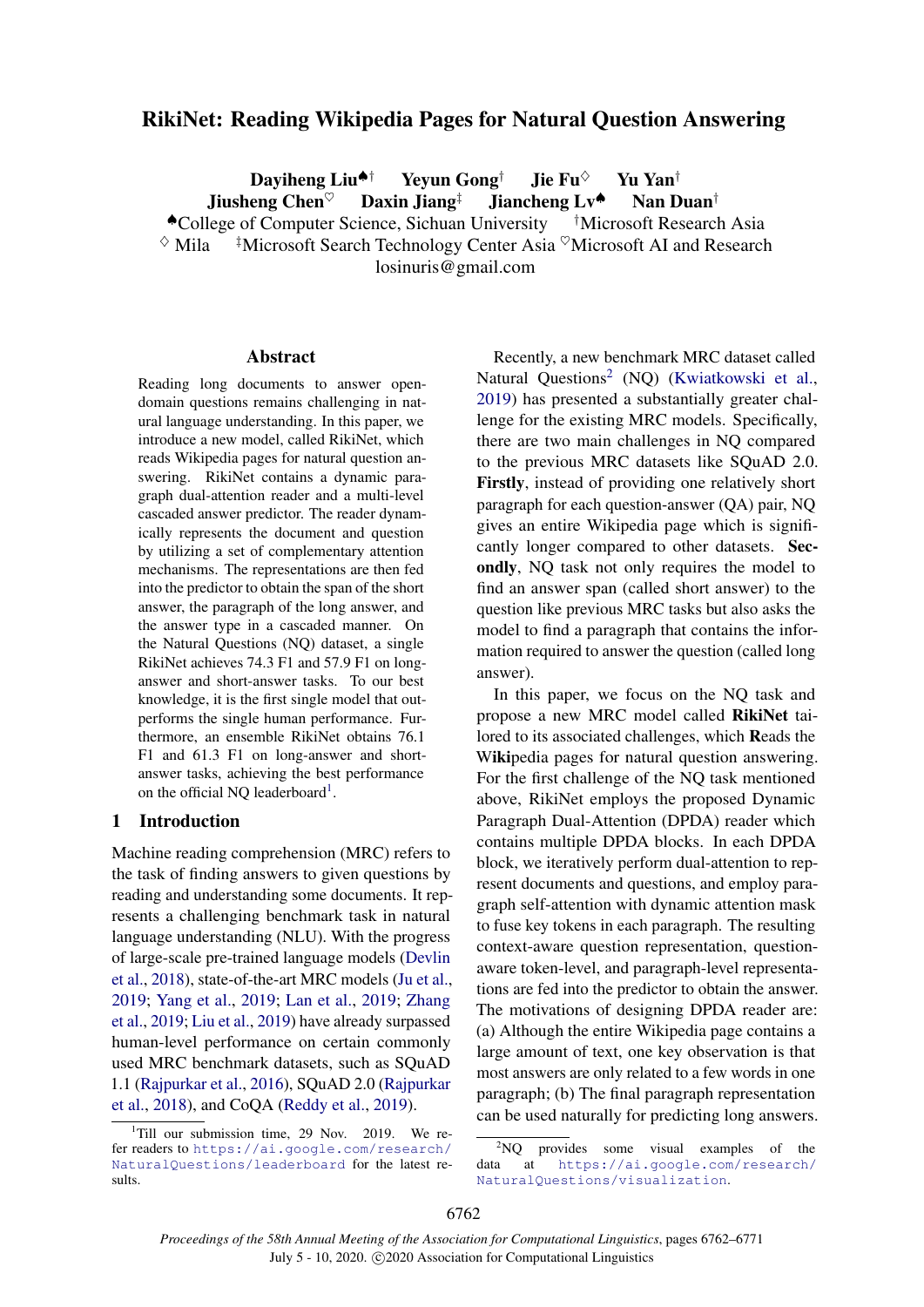We describe the details of DPDA reader in § [3.1.](#page-1-0)

For the second challenge, unlike prior works on NQ dataset [\(Alberti et al.,](#page-8-8) [2019b;](#page-8-8) [Pan et al.,](#page-8-9) [2019\)](#page-8-9) that only predict the short answer and directly select its paragraph as long answer, RikiNet employs a multi-level cascaded answer predictor which jointly predict the short answer span, the long answer paragraph, and the answer type in a cascaded manner. Another key intuition motivating our design is that even if the relevant documents are not given, humans can easily judge that some questions have no short answers [\(Borschinger et al.,](#page-8-10) [2019\)](#page-8-10). Take this question as a motivating example:"What is the origin of the Nobel prize?" The answer should be based on a long story, which cannot be easily expressed in a short span of entities. Therefore we also feed the question representation into the predictor as an auxiliary prior to answer type prediction. The details will be given in § [3.2.](#page-4-0)

On the NQ test set, our single model obtains 74.3 F1 scores on the long-answer task (LA) and 57.9 F1 scores on the short-answer task (SA) compared to the published best single model [\(Alberti et al.,](#page-8-11) [2019a\)](#page-8-11) results of 66.8 F1 on LA and 53.9 F1 on SA. To the best of our knowledge, RikiNet is the first *single* model that outperforms the single human performance [\(Kwiatkowski et al.,](#page-8-7) [2019\)](#page-8-7) on both LA and SA. Besides, our ensemble model obtains 76.1 F1 on LA and 61.3 F1 on SA, which achieves the best performance of both LA and SA on the official NQ leaderboard.

### <span id="page-1-1"></span>2 Preliminaries

Before we describe our model in detail, we first introduce the notations and problem formalization. Our paper considers the following NQ [\(Kwiatkowski et al.,](#page-8-7) [2019\)](#page-8-7) task: Given a natural question  $q$ , a related Wikipedia page  $p$  (in the top 5 search results returned by the Google search engine), the model outputs a paragraph within the Wikipedia page p as the *long answer* which contains enough information to infer the answer to the question, and an entity span within the long answer that answers the question as the *short answer*. Also, the short answer of the 1% Wikipedia page is "yes" or "no", instead of a short span. Both long answers and short answers can be NULL (*i.e.*, no such answer could be found).

Given a natural question  $q$  and its paired Wikipedia page  $p$ , we tokenize them with the 30,522 wordpiece vocabulary as used in [\(Devlin](#page-8-0)

[et al.,](#page-8-0) [2018\)](#page-8-0). Following [\(Alberti et al.,](#page-8-8) [2019b;](#page-8-8) [Pan](#page-8-9) [et al.,](#page-8-9) [2019\)](#page-8-9), we generate multiple document spans by splitting the Wikipedia page with a sliding window. Then, we obtain multiple 6-tuple training instances  $(q, d, c, s, e, t)$  for each NQ data pair  $(q, p)$ , where  $q$  and  $d$  are wordpiece IDs of question with length *n* and document span with length  $m, c \in \mathbb{S}$ indicates the paragraph index of the long answer where  $\mathbb S$  is the set that includes all paragraph indexes (*i.e,* all long answer candidates) within d,  $s, e \in \{0, 1, ..., m-1\}$  are inclusive indices pointing to the start and end of the short answer span, and  $t \in \{0, 1, 2, 3, 4\}$  represents the five answer types, corresponding to the labels "NULL" (no answer), "SHORT" (has short answer), "LONG" (only has long answer), "YES", and "NO".

For each tuple  $(q, d, c, s, e, t)$  of the data pair  $(q, p)$ , RikiNet takes d and q as inputs, and jointly predicts  $c, s, e, t$ . Finally we merge the prediction results of every tuple to obtain the final predicted long answer, short answer, and their confidence scores of the data pair  $(q, p)$  for evaluation.

#### 3 Methodology

We propose the RikiNet which Reads the Wikipedia pages for natural question answering. As shown in Fig. [1,](#page-2-0) RikiNet consists of two modules: (a) the dynamic paragraph dual-attention reader as described in  $\S 3.1$ , and (b) the multi-level cascaded answer predictor as described in §[3.2.](#page-4-0)

## <span id="page-1-0"></span>3.1 Dynamic Paragraph Dual-Attention Reader

Dynamic Paragraph Dual-Attention (DPDA) reader aims to represent the document span  $d$  and the question  $q$ . It outputs the context-aware question representation, question-aware token-level document representation, and paragraph-level document representation, which will be all fed into the predictor to obtain the long and short answers.

#### <span id="page-1-2"></span>3.1.1 Encoding Question and Document Span

We firstly employ a pre-trained language model such as BERT [\(Devlin et al.,](#page-8-0) [2018\)](#page-8-0) to obtain the initial question representation  $Q_0 \in \mathbb{R}^{n \times h}$  and the initial document span representation  $D_0 \in \mathbb{R}^{m \times h}$ , where  $h$  is the hidden size. Similar to [\(Devlin et al.,](#page-8-0) [2018\)](#page-8-0), we concatenate a "[CLS]" token, the tokenized question  $q$  with length  $n$ , a "[SEP]" token, the tokenized document span  $d$  with length  $m$ , and a final "[SEP]" token. Then we feed the resulting sequence into the pre-trained language model.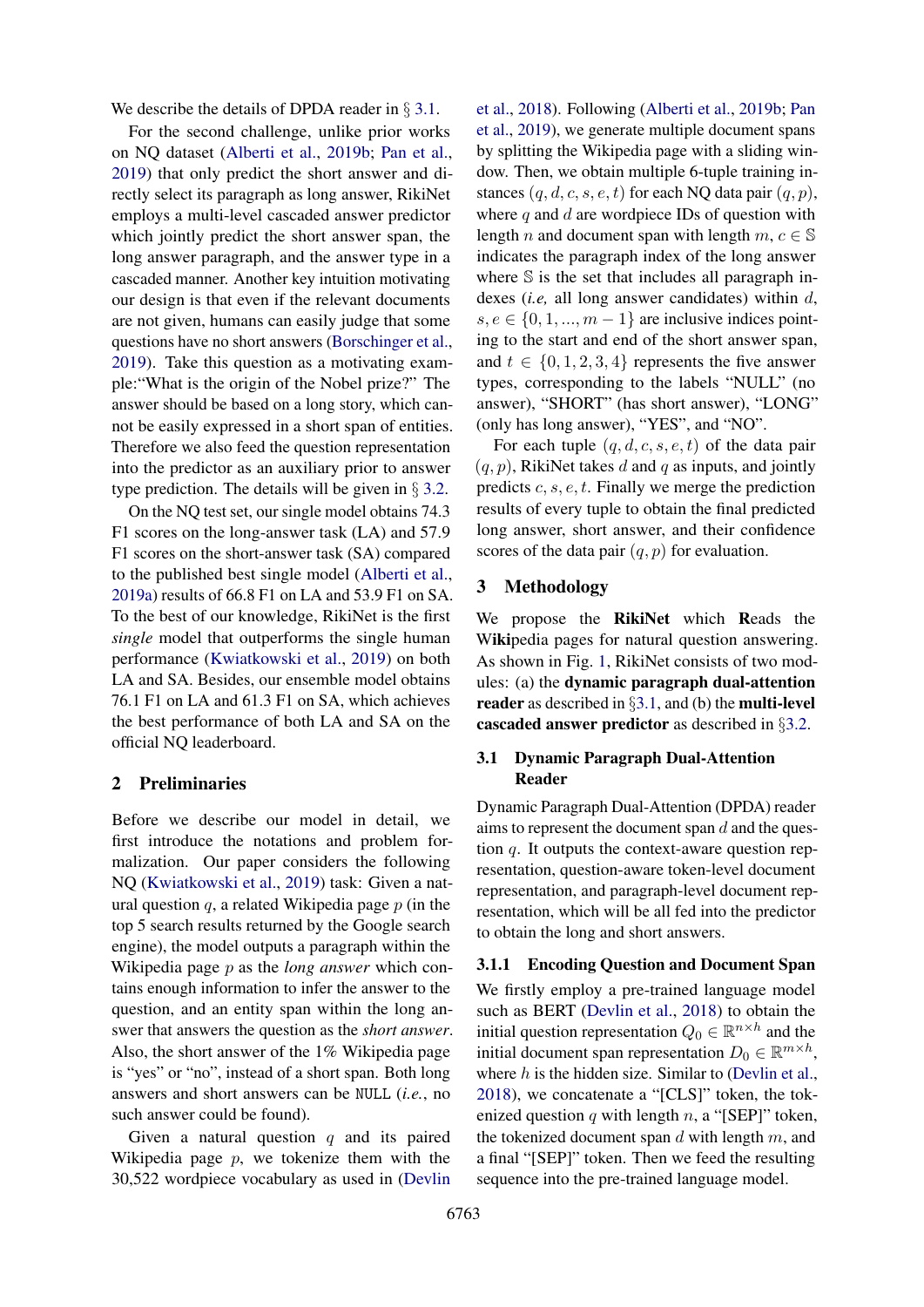<span id="page-2-0"></span>

Figure 1: Overview of RikiNet framework.

## 3.1.2 Dynamic Paragraph Dual-Attention Block

As shown on the left in Fig. [1,](#page-2-0) DPDA reader contains multiple Dynamic Paragraph Dual-Attention (DPDA) blocks. The first block takes  $Q_0$  and  $D_0$ as the inputs. The outputs  $Q_{(t)}$  and  $D_{(t)}$  of the t-th block are then fed into the next block. Each block contains three types of layers: the dual-attention layer, the paragraph dynamic self-attention layer, and the question self-attention layer. The last DPDA block outputs the final question and document representations. We describe them in detail now.

Dual-Attention Layer To strengthen the information fusion from the question to the paragraphs as well as from the paragraphs to the question, we adapt a dual-attention mechanism, which has been shown effective in other MRC models [\(Xiong et al.,](#page-9-2) [2018;](#page-9-2) [Seo et al.,](#page-8-12) [2017;](#page-8-12) [Xiong et al.,](#page-9-3) [2017\)](#page-9-3). We further tweak it by increasing the depth of attention followed by a residual connection [\(He et al.,](#page-8-13) [2016\)](#page-8-13) and layer normalization [\(Ba et al.,](#page-8-14) [2016\)](#page-8-14).

In particular, the  $t$ -th block first calculates a similarity metric  $L(t) \in \mathbb{R}^{m \times n}$  which is then normalized row-wise and column-wise to produce two attention weights:  $A_{(t)}^{Q}$  $\mathcal{C}_{(t)} \in \mathbb{R}^{m \times n}$ , across the document for each token in the question; and  $A_{(t)}^D \in \mathbb{R}^{n \times m}$ , across the question for each token

in the document,

$$
L_{(t)} = D_{(t-1)} Q_{(t-1)}^{\top} \in \mathbb{R}^{m \times n},
$$
  
\n
$$
A_{(t)}^{Q} = \text{Softmax} (L_{(t)}) \in \mathbb{R}^{m \times n},
$$
  
\n
$$
A_{(t)}^{D} = \text{Softmax} (L_{(t)}^{\top}) \in \mathbb{R}^{n \times m}.
$$

Similar to [\(Xiong et al.,](#page-9-3) [2017;](#page-9-3) [Seo et al.,](#page-8-12) [2017\)](#page-8-12). we obtain the question-aware representation of the document by

$$
\bar{\bar{Q}}_{(t)}^C = \left(D_{(t-1)}^\top A_{(t)}^Q\right)^\top \in \mathbb{R}^{n \times h},
$$
  

$$
\bar{D}_{(t)}^C = \left(A_{(t)}^D\right)^\top \left[Q_{(t-1)}; \bar{\bar{Q}}_{(t)}^C\right] \in \mathbb{R}^{m \times 2h},
$$

where  $[\cdot; \cdot]$  denotes concatenation. We also obtain the context-aware question representation in a dual way:

$$
\bar{\bar{D}}_{(t)}^C = \left(Q_{(t-1)}^\top A_{(t)}^D\right)^\top \in \mathbb{R}^{m \times h},
$$
  

$$
\bar{Q}_{(t)}^C = \left(A_{(t)}^Q\right)^\top \left[D_{(t-1)}; \bar{\bar{D}}_{(t)}^C\right] \in \mathbb{R}^{n \times 2h}.
$$

We finally apply the residual connection and layer normalization to both the question and the document representations with the linear transformations.

$$
D_{(t)}^C = \text{LayerNorm}\left(D_{(t-1)} + \bar{D}_{(t)}^C W_{(t)}^D\right) \in \mathbb{R}^{m \times h},
$$
  

$$
Q_{(t)}^C = \text{LayerNorm}\left(Q_{(t-1)} + \bar{Q}_{(t)}^C W_{(t)}^Q\right) \in \mathbb{R}^{n \times h},
$$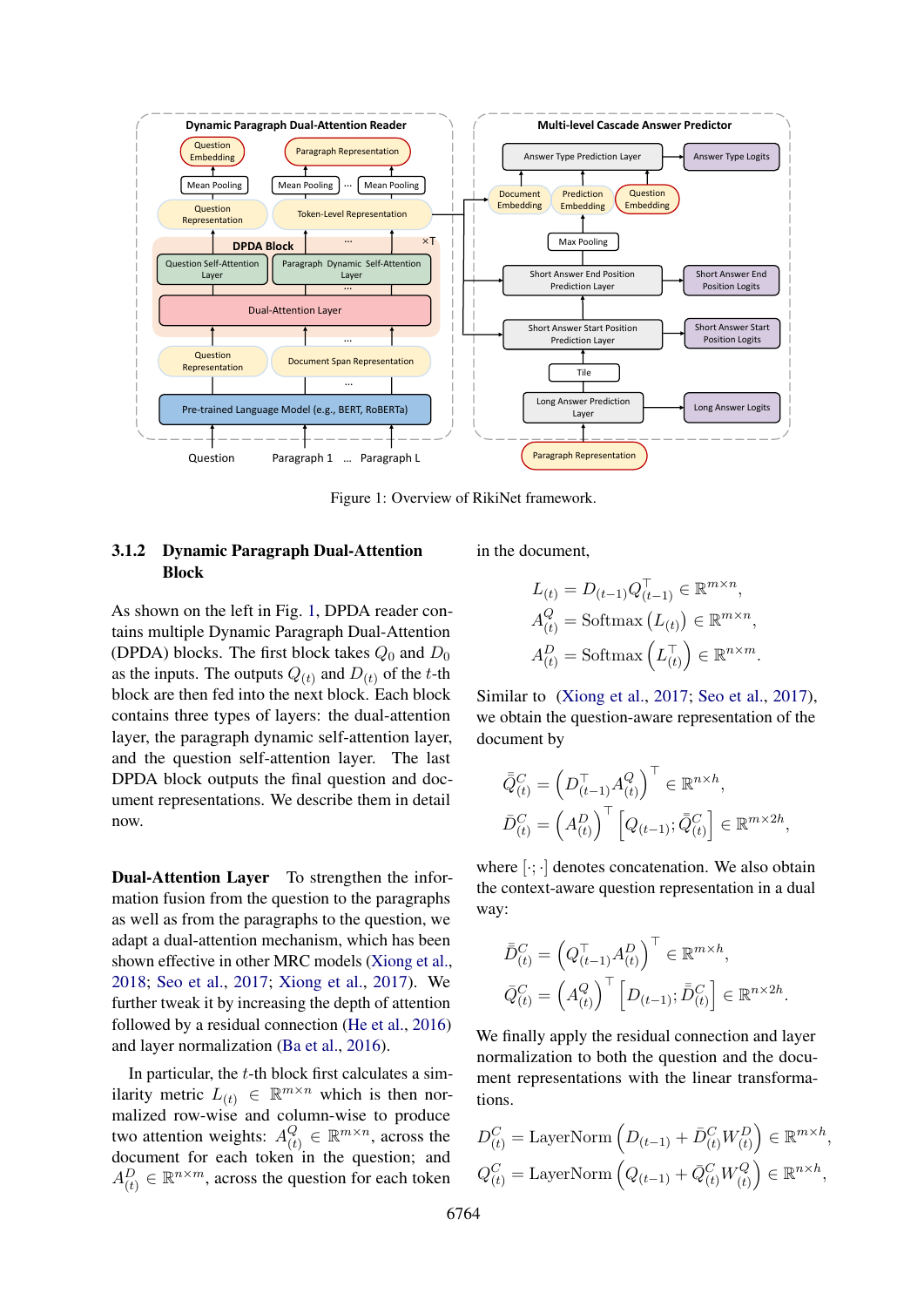where  $W_{(t)}^D \in \mathbb{R}^{2h \times h}$  and  $W_{(t)}^Q$  $C_{(t)}^{Q} \in \mathbb{R}^{2h \times h}$  are trainable parameters in the dual-attention layer of the *t*-th block. The document representation  $D_{(t)}^C$  will be fed into the paragraph dynamic self-attention layer to obtain the paragraph representation. The question representation  $Q_{(t)}^C$  will be fed into the question self-attention layer to get the question embedding.

Question Self-Attention Layer This layer uses a transformer self-attention block [\(Vaswani et al.,](#page-8-15) [2017\)](#page-8-15) to further enrich the question representation:

$$
Q_{(t)} = \text{Transformer}\left(Q_{(t)}^C\right) \in \mathbb{R}^{n \times h},
$$

where the transformer block consists of two sublayers: a multi-head self-attention layer and a position-wise fully connected feed-forward layer. Each sub-layer is placed inside a residual connection with layer normalization. After the last DPDA block, we obtain the final question embedding  $q \in \mathbb{R}^h$  by applying the mean pooling,

$$
\textit{\textbf{q}}={\rm MeanPooling}\left(Q_{(T)}^{C}\right)\in\mathbb{R}^{h},
$$

where  $T$  denotes the number of the DPDA blocks. This question embedding  $q$  will be further fed into the predictor for answer type prediction.

Paragraph Dynamic Self-Attention Layer This layer is responsible for gathering information on the key tokens in each paragraph. The token-level representation  $D_{(t)}$  is first given by:

$$
D_{(t)} = \text{Transformer}\left(D_{(t)}^C\right) \in \mathbb{R}^{m \times h}.\tag{1}
$$

The difference from the original multi-head selfattention in [\(Vaswani et al.,](#page-8-15) [2017\)](#page-8-15) is that we incorporate two extra attention masks, which will be introduced later in Eq. [\(3\)](#page-3-0) and [\(4\)](#page-3-1). The last DPDA block applies a mean pooling to the tokens within the same paragraph to obtain the paragraph representation  $L \in \mathbb{R}^{l \times h}$  as

$$
L[i, :] = \text{MeanPooling}\left(\{D_{(T)}[j, :]\}\right) \in \mathbb{R}^h,
$$
  

$$
\mathbb{L}_j = i
$$
 (2)

where  $l$  denotes the number of paragraph within the document span d (*i.e.*, the number of long answer candidates within the document span d),  $L[i, :]$  is the representation of the *i*-th paragraph,  $D_{(T)}[j, :]$ is the representation of the  $j$ -th token at last DPDA

block, and  $\mathbb{L}_j$  indicates the index number of the paragraph where the  $j$ -th token is located.

Tokens in the original multi-head attention layer of the transformer self-attention block attend to all tokens. We introduce two attention masks to the self-attention sub-layer in Eq. [\(1\)](#page-3-2) based on two key motivations: 1) Each paragraph representation should focus on the question-aware token information inside the paragraph; 2) Most of the answers are only related to a few words in a paragraph. For the first motivation, we introduce the paragraph attention mask  $\mathcal{M}^L \in \mathbb{R}^{m \times m}$  which is defined as:

<span id="page-3-0"></span>
$$
\mathcal{M}^{L}[i,j] = \begin{cases} 0, & \text{if } \mathbb{L}_{i} = \mathbb{L}_{j}, \\ -\infty, & \text{otherwise.} \end{cases}
$$
 (3)

It forces each token to only attend to the tokens within the same paragraph. Therefore, each paragraph representation focuses on its internal token information after the mean pooling of Eq. [\(2\)](#page-3-3).

Based on the second motivation, we dynamically generate another attention mask to select key tokens before self-attention. We use a neural network  $\mathcal{F}_{(t)}^{\Phi}$  called scorer with the Sigmoid activation function to calculate the importance score for each token:

<span id="page-3-1"></span>
$$
\Phi_{(t)} = \mathcal{F}_{(t)}^{\Phi} \left( D_{(t)}^C \right) \in \mathbb{R}^{m \times 1},
$$

Then we obtain the dynamic attention mask  $\mathcal{M}_{(t)}^{\Phi} \in \mathbb{R}^{m \times m}$  by selecting top-K tokens<sup>[3](#page-3-4)</sup>

$$
\mathcal{M}_{(t)}^{\Phi}[i,j] = \begin{cases} 0, & \text{if } i \in \mathbb{S}_{(t)}^{\Phi} \text{ and } j \in \mathbb{S}_{(t)}^{\Phi} \\ -\infty, & \text{otherwise,} \end{cases}
$$
(4)

<span id="page-3-2"></span>where  $\mathbb{S}_{(t)}^{\Phi}$  = argmax-K  $(\{\Phi_{(t)}[k]$ <br> $k \in [0,m-1]$  . Here

 $\Phi_{(t)}[k]$  denotes the score of the k-th token at tth block, K is a hyperparameter, and  $\mathbb{S}_{(t)}^{\Phi}$  is the set that includes the index of the selected top- $K$ tokens. This attention mask lets the paragraph representation concentrate on the selected key tokens.

The final scaled dot-product attention weight  $A(t) \in \mathbb{R}^{m \times m}$  of the multi-head self-attention sublayer [\(Vaswani et al.,](#page-8-15) [2017\)](#page-8-15) in Eq. [\(1\)](#page-3-2) with two proposed attention masks can be written as:

<span id="page-3-3"></span>
$$
A_{(t)} = \text{Softmax}\left(\mathcal{M}_{(t)}^{\Phi} + \mathcal{M}^{L} + \frac{\left(D_{(t)}^{C}D_{(t)}^{C\top}\right)}{\sqrt{h}}\right).
$$

<span id="page-3-4"></span><sup>&</sup>lt;sup>3</sup>Following [Zhuang and Wang](#page-9-4) [\(2019\)](#page-9-4), our implementation pads the unselected token representations with zero embeddings and adds the scorer representation with the linear transformation to  $D_{(t)}$  to avoid gradient vanishing for scorer training.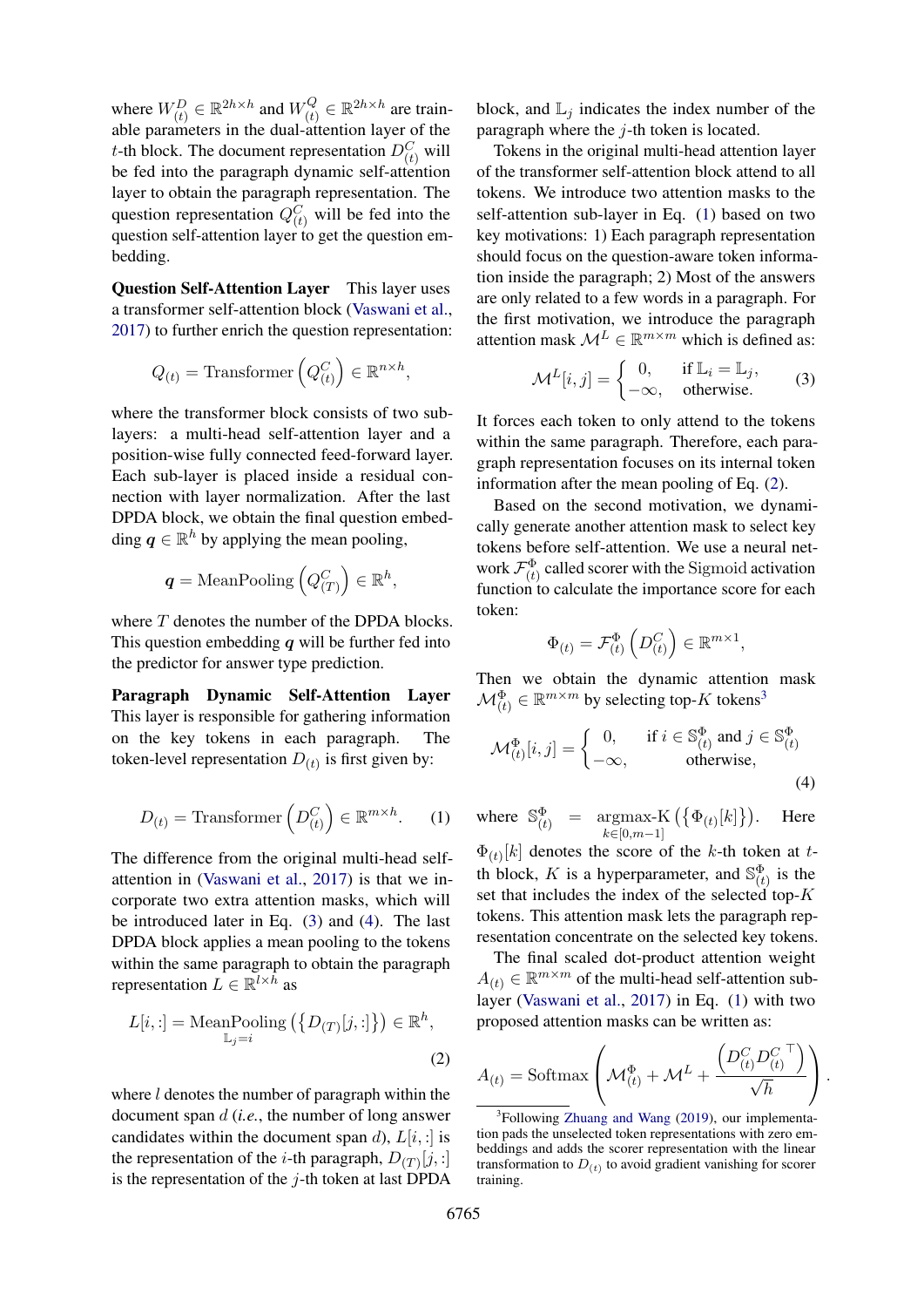#### <span id="page-4-0"></span>3.2 Multi-level Cascaded Answer Predictor

Due to the nature of the NQ tasks, a short answer is always contained within a long answer, and thus it makes sense to use the prediction of long answers to facilitate the process of obtaining short answers. As shown on the right in Fig. [1,](#page-2-0) we design a cascaded structure to exploit this dependency. This predictor takes the token representation  $D_{(T)}$ , the paragraph representation  $L$ , and the question embedding  $q$  as inputs to predict four outputs in a *cascaded* manner: (1) long answer  $\rightarrow$  (2) the start position of the short answer span  $\rightarrow$  (3) the end position of the short answer span  $\rightarrow$  (4) the answer type. That is, the previous results are used for the next tasks as indicated by the notation " $\rightarrow$ ".

Long Answer Prediction We employ a dense layer  $\mathcal{F}^L$  with Tanh activation function as long answer prediction layer, which takes the paragraph representation  $L \in \mathbb{R}^{l \times h}$  as input to obtain the long-answer prediction representation  $H^L \in \mathbb{R}^{l \times h}$ . Then the long-answer logits  $o^L$  are computed with a linear layer

$$
H^{L} = \mathcal{F}^{L} (L) \in \mathbb{R}^{l \times h},
$$
  

$$
\boldsymbol{o}^{L} = H^{L} W^{L} \in \mathbb{R}^{l},
$$

where  $W^L \in \mathbb{R}^{h \times 1}$  is a trainable parameter.

Short Answer Prediction Firstly, we use the long-answer prediction representation  $H<sup>L</sup>$  and the token representation  $D_{(T)}$  as the inputs to predict the start position of the short answer. Then the prediction representation of the start position of the short answer will be *re-used* to predict the end position.

Since the row-dimension of  $D(T) \in \mathbb{R}^{m \times h}$  is different from that of  $H^L \in \mathbb{R}^{l \times h}$ , we cannot directly concatenate the  $H^L$  to  $D_{(T)}$ . We tile the  $H^L \in \mathbb{R}^{l \times h}$  with  $\bar{H}^L \in \mathbb{R}^{m \times h}$  along the rowdimension:  $\bar{H}^{L}[i, :] = H^{L}[\mathbb{L}_{i}, :] \in \mathbb{R}^{h}$ . Note that  $\mathbb{L}_i$  indicates the index number of the paragraph where the  $i$ -th token is located. Thus, the model can consider the prediction information of the long answer when predicting the short answer. Similarly, the start and end position logits of the short answer are predicted by,

$$
H^{S} = \mathcal{F}^{S} \left( \left[ \bar{H}^{L}; D_{(T)} \right] \right) \in \mathbb{R}^{m \times h},
$$
  
\n
$$
\mathbf{o}^{S} = H^{S} W^{S} \in \mathbb{R}^{m},
$$
  
\n
$$
H^{E} = \mathcal{F}^{E} \left( \left[ H^{S}; D_{(T)} \right] \right) \in \mathbb{R}^{m \times h},
$$
  
\n
$$
\mathbf{o}^{E} = H^{E} W^{E} \in \mathbb{R}^{m},
$$

where  $o^S$  and  $o^E$  are the output logit vectors of the start positions and the end positions of the short answer,  $\mathcal{F}^S$  and  $\mathcal{F}^E$  are two dense layers with Tanh activation function, and  $W^S \in \mathbb{R}^{h \times 1}$ ,  $W^E \in \mathbb{R}^{h \times 1}$ are trainable parameters.

Answer Type Prediction Finally, the predictor outputs the answer type. There are five answer types as discussed in  $\S$  [2.](#page-1-1) With the observation that humans can easily judge that some questions have no short answers even without seeing the document, we treat the question embedding  $q \in \mathbb{R}^h$  as an auxiliary input for the answer type prediction. Besides, the token representation  $D_{(T)}$  and the short-answer prediction representation  $H^E$  are also used for that prediction:

$$
\begin{aligned} \mathbf{d} &= \text{MeanPooling}\left(D_{(T)}\right) \in \mathbb{R}^h, \\ \mathbf{e} &= \text{MaxPooling}\left(H^E\right) \in \mathbb{R}^h, \\ \mathbf{h}^T &= \mathcal{F}^T\left([\mathbf{d};\mathbf{q};\mathbf{e}]\right) \in \mathbb{R}^h, \\ \mathbf{o}^T &= \text{Softmax}\left(\mathbf{h}^T W^T\right) \in \mathbb{R}^5, \end{aligned}
$$

where  $o^T$  is the logits of the five answer types,  $\mathcal{F}^T$ is a dense layer with Tanh activation function, and  $W^T \in \mathbb{R}^{h \times 5}$  is a trainable parameter.

Training Loss and Inference For training, we compute cross-entropy loss over the above mentioned output logits, and jointly minimize these four cross-entropy losses as:

$$
\mathcal{L} = \mathcal{L}^L + \mathcal{L}^S + \mathcal{L}^E + \mathcal{L}^T.
$$

During inference, we calculate the final longanswer score  $\Psi^L$  for all the paragraphs within the Wikipedia page based on the long-answer logits  $o^L$ and the answer type logits  $o^T$ . The long-answer score of paragraph  $c$  can be written as

$$
\Psi^{L}(c) = \boldsymbol{o}^{L}[c] + \underbrace{\left(\sum_{t=1}^{4} \boldsymbol{o}^{T}[t] - \boldsymbol{o}^{T}[0]\right)}_{\text{answer type score}},
$$

where  $o<sup>T</sup>[0]$  denotes the logits where the answer type is "NULL"(no answer),  $\sum_{t=1}^{4} \mathbf{o}^{T}[t]$  denotes the sum of the logits where the answer type is not "NULL". The answer type score can be seen as a bias of each document span in the Wikipedia page. Then we select the paragraph of the highest longanswer score  $\Psi^L$  over the entire Wikipedia page as the long answer.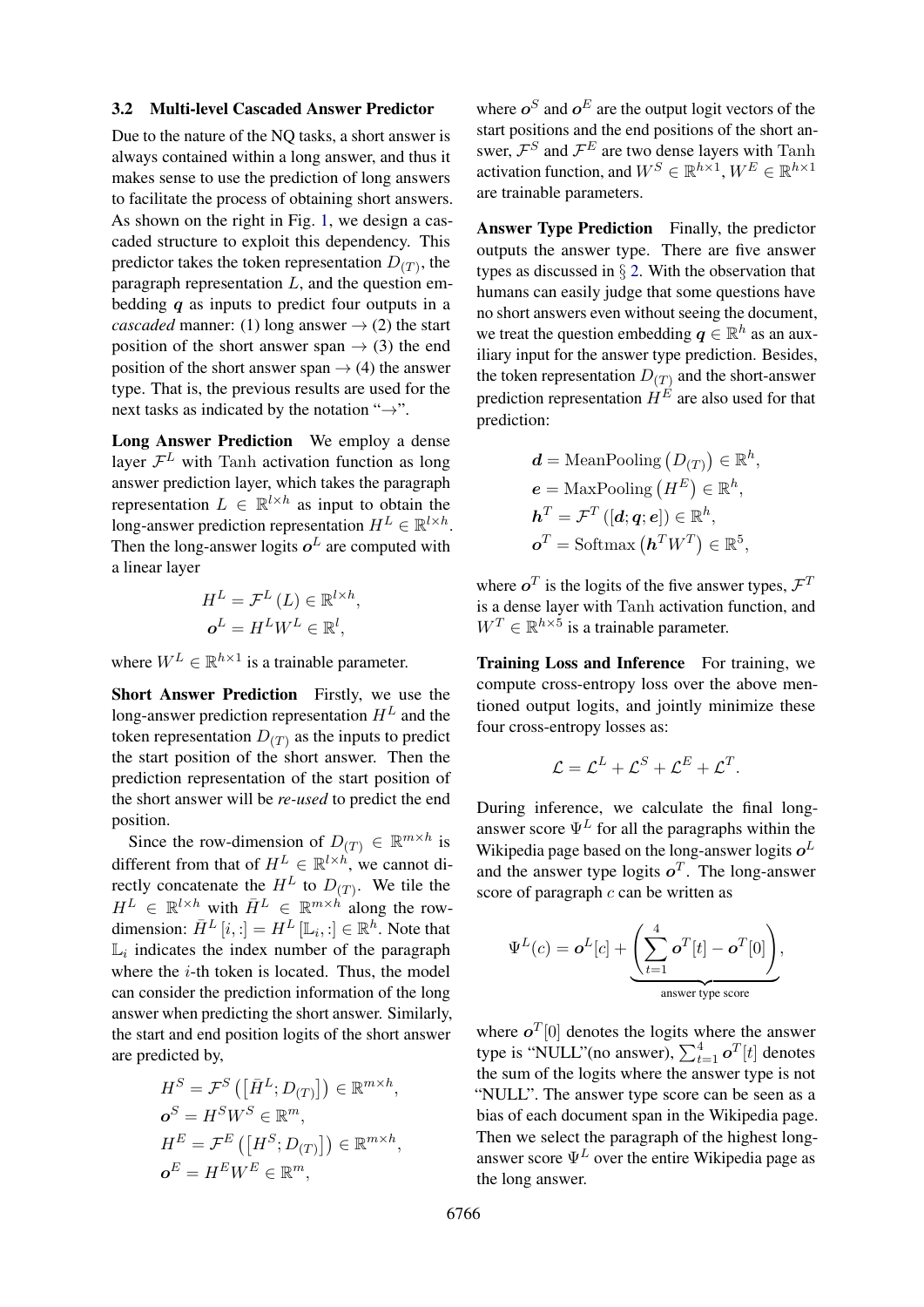Similarly, the short-answer score of the corresponding span  $(s, e)$  is calculate by

$$
\Psi^S(s,e) = \underbrace{\left(\boldsymbol{o}^S[s] + \boldsymbol{o}^E[e]\right)}_{\text{answer span score}} + \underbrace{\left(\boldsymbol{o}^T\left[1\right] - \boldsymbol{o}^T[0]\right)}_{\text{answer type score}},
$$

where  $\boldsymbol{o}^{T}[1]$  denotes the score where the answer type is "SHORT"(has short answer). We select the short answer span which has the highest shortanswer score  $\Psi^S$  within the long answer as the final short answer. We use the official NQ evaluation script to set two separate thresholds for predicting whether the two types of answers are answerable.

## 4 Experiments

## 4.1 Dataset

We focus on the Natural Questions (NQ) [\(Kwiatkowski et al.,](#page-8-7) [2019\)](#page-8-7) dataset in this work. The public release of the NQ dataset consists of 307,373 training examples and 7,830 examples for development data (dev set). NQ provides a blind test set contains 7,842 examples, which can only be accessed through a public leaderboard submission.

#### 4.2 Implementation Details

As discussed in  $\S 2$ , we generate multiple document spans by splitting the Wikipedia page with a sliding window. Following [\(Pan et al.,](#page-8-9) [2019;](#page-8-9) [Alberti et al.,](#page-8-8) [2019b\)](#page-8-8), the size and stride of the sliding window are set to 512 and 192 tokens respectively. The average number of document spans of one Wikipedia page is about 22. Since most of the document span does not contain the answer, the number of negative samples (*i.e.,* no answer) and positive samples (*i.e.,* has answers) is extremely imbalanced. We follow [\(Pan et al.,](#page-8-9) [2019;](#page-8-9) [Alberti et al.,](#page-8-8) [2019b\)](#page-8-8) to sub-sample negative instances for training, where the rate of sub-sampling negative instance is the same as in [\(Pan et al.,](#page-8-9) [2019\)](#page-8-9). As a result, there are 469,062 training instances in total.

We use Adam optimizer [\(Kingma and Ba,](#page-8-16) [2015\)](#page-8-16) with a batch size of 36 for model training. The initial learning rate, the learning rate warmup proportion, the training epoch, the hidden size  $h$ , the number of blocks  $T$ , and the hyperparameter  $K$  are set to  $2 \times 10^{-5}$ , 0.1, 2, 1024, 2, and 256 respectively. Our model takes approximately 24 hours to train with 4 Nvidia Tesla P40. Evaluation completed in about 6 hours on the NQ dev and test set with a single Nvidia Tesla P100.

We use the Google released BERT-large model fine-tuned with synthetic self-training [\(Alberti](#page-8-11) [et al.,](#page-8-11) [2019a\)](#page-8-11) to encode the document and question as described in § [3.1.1.](#page-1-2) We also compare the performance of RikiNet which uses the pre-trained RoBERTa large model [\(Liu et al.,](#page-8-3) [2019\)](#page-8-3). It should be noted that our RikiNet is orthogonal to the choice of a particular pre-trained language model.

#### 4.3 Main Results

We present a comparison between previously published works on the NQ task and our RikiNet. We report the results of the precision (P), the recall (R), and the F1 score for the long-answer (LA) and short-answer (SA) tasks on both test set and dev set in Tab. [1.](#page-6-0) The first two lines of Tab. [1](#page-6-0) show the results of two multi-passage MRC baseline models presented in the original NQ paper [\(Kwiatkowski et al.,](#page-8-7) [2019\)](#page-8-7). The third to sixth lines show the results of the previous state-of-theart models. These models all employ the  $BERT_{\text{large}}$ model and perform better than that two baselines. Our RikiNet-BERT $_{\text{large}}$  also employs the BERT $_{\text{large}}$ model, and its single model has achieved a significant improvement over the previously published best model on the test set (LA from 66.8 F1 to 74.3 F1, and SA from 53.9 F1 to 57.9 F1). To the best of our knowledge, this is the first<sup>[4](#page-5-0)</sup> sin*gle* model that surpasses the single human performance [\(Kwiatkowski et al.,](#page-8-7) [2019\)](#page-8-7) on both LA and SA tasks. We also provide a BERT<sub>ioint</sub> [\(Alberti](#page-8-8) [et al.,](#page-8-8)  $2019b$ ) + RoBERTa  $_{large}$  [\(Liu et al.,](#page-8-3) [2019\)](#page-8-3) baseline on NQ, which only replaces the  $BERT_{\text{large}}$ in BERT $_{\text{joint}}$  method with RoBERTa  $_{\text{large}}$ . To be expected, the  $BERT<sub>joint</sub> + RoBERTa<sub>large</sub> performs$ better than original BERT<sub>joint</sub>. Furthermore, our single model of RikiNet-RoBERTa large which employs RoBERTa large model also achieves better performance on both LA and SA, significantly outperforming  $BERT<sub>joint</sub> + RoBERTa<sub>large</sub>$ . These results demonstrate the effectiveness of our RikiNet.

Since most submissions on the NQ leaderboard are ensemble models, we also report the results of our ensemble model, which consists of three RikiNet-RoBERTa large models with different hyper-parameters. At the time of submission (29 Nov. 2019), the NQ leaderboard shows that our ensemble model achieves the best performance on both LA (F1 76.1) and SA (F1 61.3).

<span id="page-5-0"></span> $4$ The single RikiNet-BERT<sub>large</sub> model was submitted to the NQ public leaderboard on 7 Nov. 2019.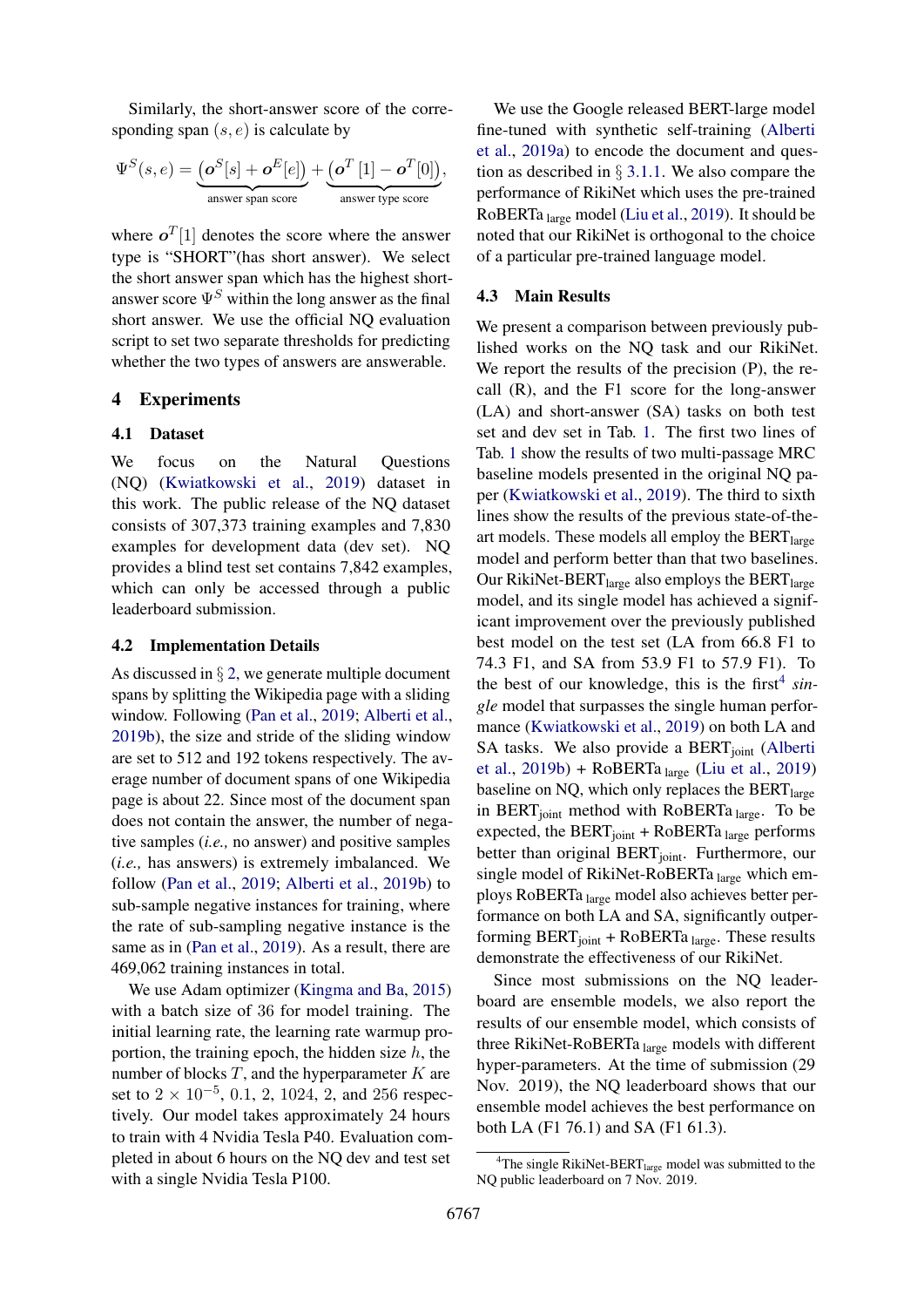<span id="page-6-0"></span>

|                                                                                                        | LA Dev |                          |      | LA Test |      |      | <b>SA Dev</b> |                          |      | <b>SA</b> Test           |      |      |
|--------------------------------------------------------------------------------------------------------|--------|--------------------------|------|---------|------|------|---------------|--------------------------|------|--------------------------|------|------|
|                                                                                                        | P      | R                        | F1   | P       | R    | F1   | P             | R                        | F1   | P                        | R    | F1   |
| DocumentOA (Clark and Gardner, 2018)                                                                   | 47.5   | 44.7                     | 46.1 | 48.9    | 43.3 | 45.7 | 38.6          | 33.2                     | 35.7 | 40.6                     | 31.0 | 35.1 |
| DecAtt (Parikh et al., 2016) + DocReader (Chen et al., 2017)                                           | 52.7   | 57.0                     | 54.8 | 54.3    | 55.7 | 55.0 | 34.3          | 28.9                     | 31.4 | 31.9                     | 31.1 | 31.5 |
| BERT <sub>ioint</sub> (Alberti et al., 2019b)                                                          | 61.3   | 68.4                     | 64.7 | 64.1    | 68.3 | 66.2 | 59.5          | 47.3                     | 52.7 | 63.8                     | 44.0 | 52.1 |
| $BERT_{\text{large}} + 4M$ synth NQ (Alberti et al., 2019a)                                            | 62.3   | 70.0                     | 65.9 | 65.2    | 68.4 | 66.8 | 60.7          | 50.4                     | 55.1 | 62.1                     | 47.7 | 53.9 |
| BERT <sub>ioint</sub> (Alberti et al., 2019b) + RoBERTa <sub>large</sub> (Liu et al., 2019) $\ddagger$ | 65.6   | 69.1                     | 67.3 |         |      |      | 60.9          | 51.0                     | 55.5 | $\overline{\phantom{a}}$ |      |      |
| $BERTlarge + SQUARE2 PT + AoA (Pan et al., 2019)†$                                                     |        | ۰                        | 68.2 |         |      |      |               |                          | 57.2 | $\overline{\phantom{a}}$ |      |      |
| $BERT_{large} + SSPT$ (Glass et al., 2019) <sup>†</sup>                                                |        | $\overline{\phantom{a}}$ | 65.8 |         |      |      |               | $\overline{\phantom{a}}$ | 54.2 | ÷,                       |      |      |
| RikiNet-BERT <sub>large</sub>                                                                          | 73.2   | 74.5                     | 73.9 | 74.2    | 74.4 | 74.3 | 61.1          | 54.7                     | 57.7 | 63.5                     | 53.2 | 57.9 |
| RikiNet-RoBERTa <sub>large</sub> ‡                                                                     | 74.3   | 76.4                     | 75.3 |         |      |      | 61.4          | 57.3                     | 59.3 |                          |      |      |
| RikiNet-BERT <sub>large</sub> (ensemble)                                                               | 74.4   | 76.3                     | 75.4 | 75.3    | 75.9 | 75.6 | 66.9          | 53.8                     | 59.6 | 63.2                     | 56.1 | 59.5 |
| RikiNet-RoBERTa <sub>large</sub> (ensemble)                                                            | 73.3   | 78.7                     | 75.9 | 78.1    | 74.2 | 76.1 | 66.6          | 56.4                     | 61.1 | 67.6                     | 56.1 | 61.3 |
| Single Human (Kwiatkowski et al., 2019)                                                                | 80.4   | 67.6                     | 73.4 |         |      |      | 63.4          | 52.6                     | 57.5 |                          |      |      |
| Super-annotator (Kwiatkowski et al., 2019)                                                             | 90.0   | 84.6                     | 87.2 |         |      |      | 79.1          | 72.6                     | 75.7 |                          |      |      |

Table 1: Performance comparisons on the dev set and the blind test set of the NQ dataset. We report the evaluation results of the precision (P), the recall (R), and the F1 score for both long-answer (LA) and short-answer (SA) tasks. We use background color to highlight the column of F1 results.  $\dagger$  refers to the works that only provide the F1 results on the dev set in their paper. ‡ refers to our implementations where we only report the results on the dev set, due to the NQ leaderboard submission rules (each participant is only allowed to submit once per week).

#### 4.4 Ablation Study

RikiNet consists of two key parts: DPDA reader and multi-level cascaded answer predictor. To get a better insight into RikiNet, we conduct an in-depth ablation study on probing these two modules. We report the LA and SA F1 scores on the dev set.

Ablations of DPDA Reader We keep the predictor and remove the component of the DPDA reader. The results are shown in Tab. [2.](#page-6-1) In (a), we remove the entire DPDA reader as introduced in  $\S 3.1$  $\S 3.1$  except  $BERT_{large}$ . In (b), (c), and (d), we remove the dual-attention layer, question self-attention layer, and paragraph dynamic self-attention layer as described in  $\S 3.1.1$  $\S 3.1.1$  respectively. In (e) and (f), we remove the paragraph attention mask of Eq. [\(3\)](#page-3-0) and the dynamic attention mask of Eq. [\(4\)](#page-3-1) respectively. We can see that after removing the DPDA reader, the performance drops sharply. In addition, the paragraph dynamic self-attention layer has the greatest impact on performance. Moreover, both the paragraph attention mask and dynamic attention mask contribute to the performance improvement.

We also change the hyper-parameter  $K$  and the number of blocks  $T$ . Results show that the setting of  $K = 384$  performs better than  $K = 512$  (*i.e.*, no dynamic attention mask), and  $K = 256$  performs best. For the number of DPDA blocks  $T$ , the model achieves the best performance when  $T = 2$ .

Ablations of Predictor On the predictor side, we further remove or replace its component and report the results in Tab. [3.](#page-7-0) In (1) we remove the whole DPDA reader and predictor. In (2), we re-

<span id="page-6-1"></span>

| Setting                                     | LA F1 | SA F1 |
|---------------------------------------------|-------|-------|
| RikiNet-BERT <sub>large</sub> (Full)        | 73.9  | 57.7  |
| (a) - DPDA reader                           | 70.7  | 55.9  |
| (b) - Dual-attention layer                  | 73.1  | 56.6  |
| (c) - Question self-attention layer         | 73.5  | 57.5  |
| (d) - Paragraph self-attention layer        | 72.2  | 56.3  |
| (e) - Paragraph attention mask              | 73.2  | 57.1  |
| (f) - Dynamic attention mask                | 72.9  | 56.8  |
| RikiNet-BERT <sub>large</sub> $(K = 512)$   | 72.9  | 56.8  |
| RikiNet-BERT <sub>large</sub> ( $K = 384$ ) | 73.7  | 57.3  |
| RikiNet-BERT <sub>large</sub> $(K = 256)$   | 73.9  | 57.7  |
| RikiNet-BERT <sub>large</sub> ( $K = 128$ ) | 73.7  | 56.9  |
| RikiNet-BERT <sub>large</sub> $(T = 0)$     | 70.7  | 55.9  |
| RikiNet-BERT <sub>large</sub> $(T = 1)$     | 73.6  | 57.6  |
| RikiNet-BERT <sub>large</sub> $(T = 2)$     | 73.9  | 57.7  |
| RikiNet-BERT <sub>large</sub> $(T = 3)$     | 73.5  | 57.1  |
| RikiNet-BERT <sub>large</sub> $(T = 4)$     | 73.0  | 56.9  |

Table 2: Ablations of DPDA reader on dev set of NQ dataset.

move the way of multi-level prediction (*i.e.*, training the model to predict long and short answer jointly) described in  $\S$  [3.2,](#page-4-0) and follow the previous work [\(Alberti et al.,](#page-8-8) [2019b\)](#page-8-8) to directly predict the short answer and then select its paragraph as the long answer. We can see that our multi-level prediction is critical to the long answer prediction. In (3) we only remove the cascaded structure but keep the multi-level prediction, which means that the prediction representations are no longer used as input for other predictions, the performance of both long and short answers drops about 1.0 F1 score. In (4) we change the ordering of cascaded process. That is instead of considering long an-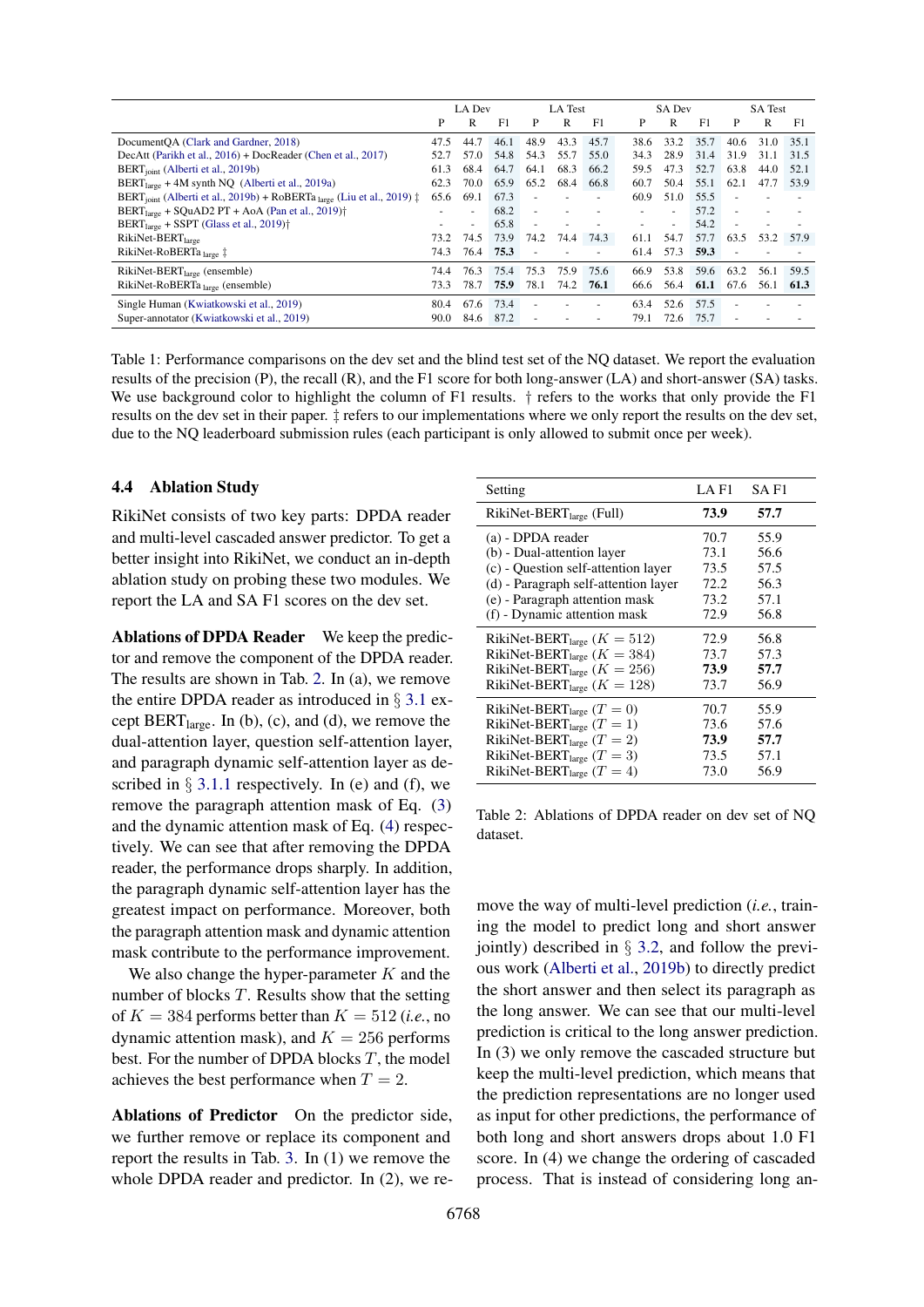<span id="page-7-0"></span>

| Setting                               | $LA$ $F1$ | SA F1 |
|---------------------------------------|-----------|-------|
| RikiNet-BERT <sub>large</sub> (Full)  | 73.9      | 57.7  |
| $(1)$ - DPDA reader & Predictor       | 65.9      | 55.1  |
| (2) - Multi-level prediction          | 70.9      | 57.1  |
| (3) - Cascaded structure              | 73.0      | 56.7  |
| + S2L cascaded structure<br>(4)       | 73.6      | 57.5  |
| $(5)$ - Ouestion embedding            | 73.4      | 57.4  |
| $(6)$ - Tanh dense prediction layer   | 73.2      | 57.3  |
| + Bi-LSTM prediction layer<br>(7)     | 73.3      | 57.4  |
| + Transformer prediction layer<br>(8) | 73.5      | 57.5  |
| + GELU dense prediction layer<br>(9)  | 73.7      | 57.6  |

Table 3: Ablations of multi-level cascaded predictor on dev set of NQ dataset.

swer first and then short answer as described in § [3.2,](#page-4-0) we consider the cascaded structure of short answer first and then long answer. However, we get slightly worse results in this way. In (5), we remove the question embedding which is used for answer type prediction. It can be observed that the question embedding contributes to performance improvement. In the variants of (6)-(9), we remove the dense prediction layers with Tanh activation function and replace it with Bi-directional Long-Short Term Memory (Bi-LSTM) [\(Hochreiter and](#page-8-21) [Schmidhuber,](#page-8-21) [1997;](#page-8-21) [Schuster and Paliwal,](#page-8-22) [1997\)](#page-8-22) layers, transformer self-attention blocks, and dense prediction layers with Gaussian Error Linear Unit GELU [\(Hendrycks and Gimpel,](#page-8-23) [2016\)](#page-8-23) activation function but neither get better performance.

Overall, both proposed DPDA reader and multilevel cascaded answer predictor significantly improve the model performance.

## 5 Related Works

Natural Questions (NQ) dataset [\(Kwiatkowski](#page-8-7) [et al.,](#page-8-7) [2019\)](#page-8-7) has been recently proposed, where each question is paired with an entire Wikipedia page which is a long document containing multiple passages. Although BERT [\(Devlin et al.,](#page-8-0) [2018\)](#page-8-0) based MRC models have surpassed human performance on several MRC benchmark datasets [\(Lan](#page-8-2) [et al.,](#page-8-2) [2019;](#page-8-2) [Devlin et al.,](#page-8-0) [2018;](#page-8-0) [Liu et al.,](#page-8-3) [2019;](#page-8-3) [Rajpurkar et al.,](#page-8-5) [2018\)](#page-8-5), a similar BERT method [\(Al](#page-8-8)[berti et al.,](#page-8-8) [2019b\)](#page-8-8) still has a big gap with human performance on NQ dataset.

There are several recently proposed deep learning approaches for multi-passage reading comprehension. [Chen et al.](#page-8-19) [\(2017\)](#page-8-19) propose DrQA which contains a document retriever and a document reader (DocReader). [Clark and Gardner](#page-8-17) [\(2018\)](#page-8-17) introduce Document-QA which utilizes TF-IDF for paragraph selection and uses a shared normalization training objective. [De Cao et al.](#page-8-24) [\(2019\)](#page-8-24) employ graph convolutional networks (GCNs) for this task. [Zhuang and Wang](#page-9-4) [\(2019\)](#page-9-4) design a gated tokenlevel selection mechanism with a local convolution. In contrast, our RikiNet considers multi-level representations with a set of complementary attention mechanisms.

To solve the NQ task, [Kwiatkowski et al.](#page-8-7) [\(2019\)](#page-8-7) adapt Document-QA [\(Clark and Gardner,](#page-8-17) [2018\)](#page-8-17) for NQ, and also utilizes DecAtt [\(Parikh et al.,](#page-8-18) [2016\)](#page-8-18) for paragraph selection and DocReader [\(Chen et al.,](#page-8-19) [2017\)](#page-8-19) for answer prediction. BERT $_{joint}$ [\(Alberti](#page-8-8) [et al.,](#page-8-8) [2019b\)](#page-8-8) modifies BERT for NQ. Besides, some works focus on using data augmentation to improve the MRC models on NQ. [Alberti et al.](#page-8-11) [\(2019a\)](#page-8-11) propose a synthetic QA corpora generation method based on roundtrip consistency. [Glass](#page-8-20) [et al.](#page-8-20) [\(2019\)](#page-8-20) propose a span selection method for BERT pre-training (SSPT). More recently, [Pan et al.](#page-8-9) [\(2019\)](#page-8-9) introduce attention-over-attention [\(Cui et al.,](#page-8-25) [2017\)](#page-8-25) into the BERT model. [Pan et al.](#page-8-9) [\(2019\)](#page-8-9) also propose several techniques of data augmentation and model ensemble to further improve the model performance on NQ. Although the use of data augmentation and other advanced pre-trained language models [\(Lan et al.,](#page-8-2) [2019\)](#page-8-2) may further improve model performance, as this is not the main focus of this paper, we leave them as our future work. Our RikiNet is a new MRC model designed tailored to the NQ challenges and can effectively represent the document and question at multi-levels to jointly predict the answers, which significantly outperforms the above methods.

#### 6 Conclusion

We propose the RikiNet, which reads the Wikipedia pages to answer the natural question. The RikiNet consists of a dynamic paragraph dual-attention reader which learns the token-level, paragraphlevel and question representations, and a multilevel cascaded answer predictor which jointly predicts the long and short answers in a cascade manner. On the Natural Questions dataset, the RikiNet is the first single model that outperforms the single human performance. Furthermore, the RikiNet ensemble achieves the new state-of-the-art results at 76.1 F1 on long-answer and 61.3 F1 on shortanswer tasks, which significantly outperforms all the other models on both criteria.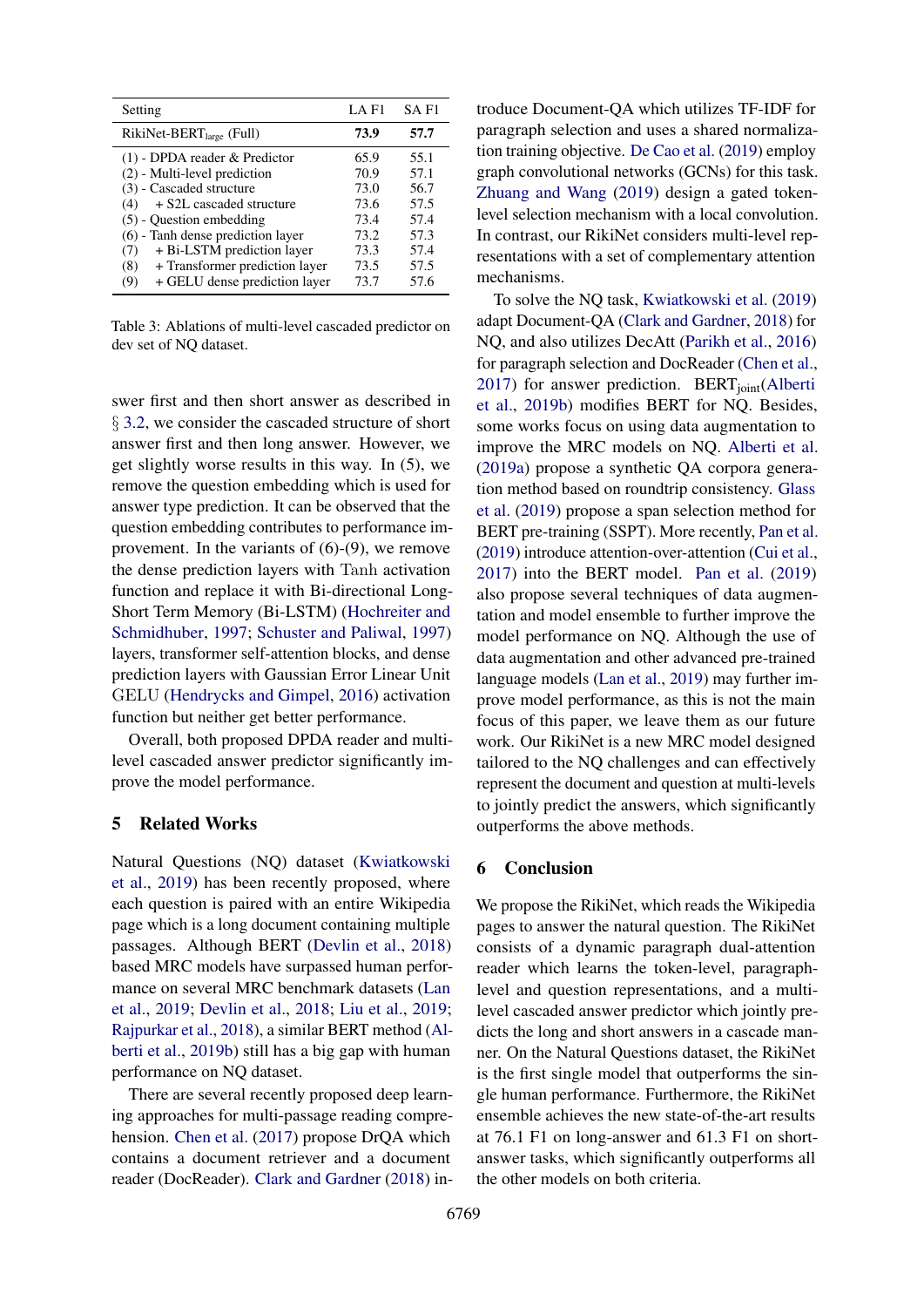#### Acknowledgment

This work is supported by National Natural Science Fund for Distinguished Young Scholar (Grant No. 61625204) and partially supported by the Key Program of National Science Foundation of China (Grant No. 61836006).

## References

- <span id="page-8-11"></span>Chris Alberti, Daniel Andor, Emily Pitler, Jacob Devlin, and Michael Collins. 2019a. Synthetic qa corpora generation with roundtrip consistency. *arXiv preprint arXiv:1906.05416*.
- <span id="page-8-8"></span>Chris Alberti, Kenton Lee, and Michael Collins. 2019b. A bert baseline for the natural questions. *arXiv preprint arXiv:1901.08634*.
- <span id="page-8-14"></span>Jimmy Lei Ba, Jamie Ryan Kiros, and Geoffrey E Hinton. 2016. Layer normalization. *arXiv preprint arXiv:1607.06450*.
- <span id="page-8-10"></span>Benjamin Borschinger, Jordan Boyd-Graber, Christian Buck, Jannis Bulian, Massimiliano Ciaramita, Michelle Chen Huebscher, Wojciech Gajewski, Yannic Kilcher, Rodrigo Nogueira, and Lierni Sestorain Saralegu. 2019. Meta answering for machine reading. *arXiv:1911.04156*.
- <span id="page-8-19"></span>Danqi Chen, Adam Fisch, Jason Weston, and Antoine Bordes. 2017. Reading wikipedia to answer opendomain questions. In *ACL*.
- <span id="page-8-17"></span>Christopher Clark and Matt Gardner. 2018. Simple and effective multi-paragraph reading comprehension. In *ACL*.
- <span id="page-8-25"></span>Yiming Cui, Zhipeng Chen, Si Wei, Shijin Wang, Ting Liu, and Guoping Hu. 2017. Attention-overattention neural networks for reading comprehension. In *ACL*.
- <span id="page-8-24"></span>Nicola De Cao, Wilker Aziz, and Ivan Titov. 2019. Question answering by reasoning across documents with graph convolutional networks. In *NAACL-HLT*.
- <span id="page-8-0"></span>Jacob Devlin, Ming-Wei Chang, Kenton Lee, and Kristina Toutanova. 2018. Bert: Pre-training of deep bidirectional transformers for language understanding. In *NAACL*.
- <span id="page-8-20"></span>Michael Glass, Alfio Gliozzo, Rishav Chakravarti, Anthony Ferritto, Lin Pan, GP Bhargav, Dinesh Garg, and Avirup Sil. 2019. Span selection pretraining for question answering. *arXiv preprint arXiv:1909.04120*.
- <span id="page-8-13"></span>Kaiming He, Xiangyu Zhang, Shaoqing Ren, and Jian Sun. 2016. Deep residual learning for image recognition. In *CVPR*.
- <span id="page-8-23"></span>Dan Hendrycks and Kevin Gimpel. 2016. Gaussian error linear units (gelus). *arXiv preprint arXiv:1606.08415*.
- <span id="page-8-21"></span>Sepp Hochreiter and Jürgen Schmidhuber. 1997. Long short-term memory. *Neural computation*.
- <span id="page-8-1"></span>Ying Ju, Fubang Zhao, Shijie Chen, Bowen Zheng, Xuefeng Yang, and Yunfeng Liu. 2019. Technical report on conversational question answering. *arXiv preprint arXiv:1909.10772*.
- <span id="page-8-16"></span>Diederik P Kingma and Jimmy Ba. 2015. Adam: A method for stochastic optimization. In *ICLR*.
- <span id="page-8-7"></span>Tom Kwiatkowski, Jennimaria Palomaki, Olivia Redfield, Michael Collins, Ankur Parikh, Chris Alberti, Danielle Epstein, Illia Polosukhin, Jacob Devlin, Kenton Lee, et al. 2019. Natural questions: a benchmark for question answering research. *TACL*, 7:453– 466.
- <span id="page-8-2"></span>Zhenzhong Lan, Mingda Chen, Sebastian Goodman, Kevin Gimpel, Piyush Sharma, and Radu Soricut. 2019. Albert: A lite bert for self-supervised learning of language representations. *arXiv preprint arXiv:1909.11942*.
- <span id="page-8-3"></span>Yinhan Liu, Myle Ott, Naman Goyal, Jingfei Du, Mandar Joshi, Danqi Chen, Omer Levy, Mike Lewis, Luke Zettlemoyer, and Veselin Stoyanov. 2019. Roberta: A robustly optimized bert pretraining approach. *arXiv preprint arXiv:1907.11692*.
- <span id="page-8-9"></span>Lin Pan, Rishav Chakravarti, Anthony Ferritto, Michael Glass, Alfio Gliozzo, Salim Roukos, Radu Florian, and Avirup Sil. 2019. Frustratingly easy natural question answering. *arXiv preprint arXiv:1909.05286*.
- <span id="page-8-18"></span>Ankur P Parikh, Oscar Täckström, Dipanjan Das, and Jakob Uszkoreit. 2016. A decomposable attention model for natural language inference. In *EMNLP*.
- <span id="page-8-5"></span>Pranav Rajpurkar, Robin Jia, and Percy Liang. 2018. Know what you don't know: Unanswerable questions for squad. In *ACL*.
- <span id="page-8-4"></span>Pranav Rajpurkar, Jian Zhang, Konstantin Lopyrev, and Percy Liang. 2016. Squad: 100,000+ questions for machine comprehension of text. In *EMNLP*.
- <span id="page-8-6"></span>Siva Reddy, Danqi Chen, and Christopher D Manning. 2019. Coqa: A conversational question answering challenge. *TACL*, 7:249–266.
- <span id="page-8-22"></span>Mike Schuster and Kuldip K Paliwal. 1997. Bidirectional recurrent neural networks. *IEEE Transactions on Signal Processing*.
- <span id="page-8-12"></span>Minjoon Seo, Aniruddha Kembhavi, Ali Farhadi, and Hannaneh Hajishirzi. 2017. Bidirectional attention flow for machine comprehension. In *ICLR*.
- <span id="page-8-15"></span>Ashish Vaswani, Noam Shazeer, Niki Parmar, Jakob Uszkoreit, Llion Jones, Aidan N Gomez, Łukasz Kaiser, and Illia Polosukhin. 2017. Attention is all you need. In *NIPS*.